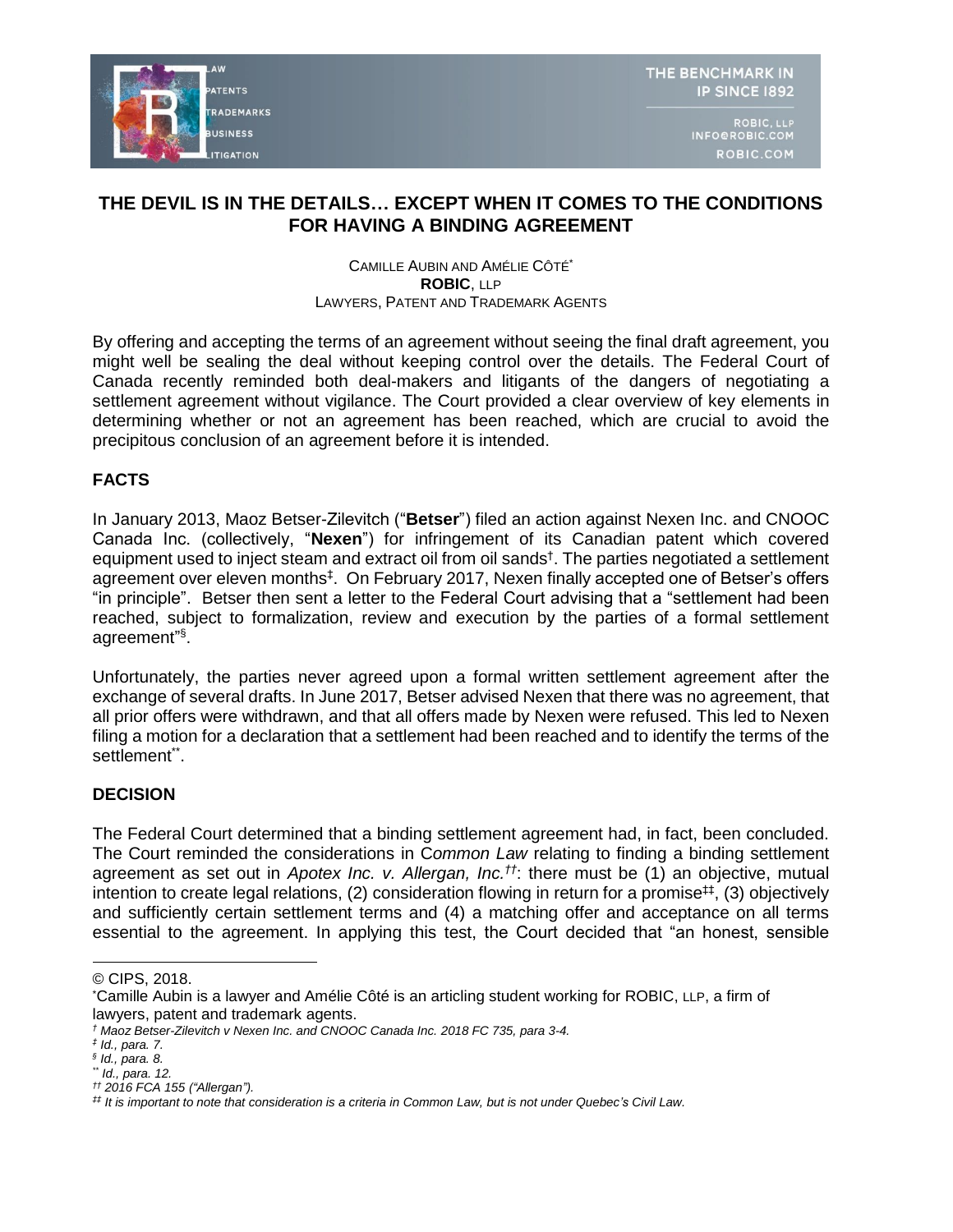

business person would understand that there was an intention to create legal relations and a contract in the form of a binding settlement agreement"§§, and that ending the litigation constituted consideration.

In their attempt to prove that no settlement agreement had been reached, Betser claimed that an acceptance "in principle" does not amount to an acceptance since it was conditional upon the preparation, review and signature of a formal agreement, which would include additional terms and conditions. Nonetheless, the Court reminded the parties that "requiring additional documentation to formalize a settlement is not an impediment to finding that a written exchange constitutes a binding contract"\*\*\*. In this case, the mere acceptance of an offer on all essential terms of a contract, even if it was solely "in principle", constituted a valid offer and acceptance, and therefore led to the conclusion that there was a valid binding agreement. The post-settlement conduct of confirming the agreement with the Federal Court by letter constituted convincing proof that an agreement was reached.

The Court also concluded that there was an agreement on all essential terms of the contract. Betser held that ongoing negotiations on various terms and conditions, notably on the extent of the negotiated licence and release, demonstrated that there was an absence of agreement on the essential terms. However, the Court decided that the offer made by Betser and accepted by Nexen was complete. The judge held that the other terms and conditions raised by Betser were either not in the offer made by Betser and agreed to by Nexen, were non-essential to the agreement or were not implied from the agreement. The Court also warned the parties that "attempting to get more than was previously agreed does not constitute evidence that there was no agreement or even disagreement at the time the settlement agreement was concluded"<sup>†††</sup>.

When applied to the specific covenants discussed by the parties, the decision had a substantial impact on the scope of the licence and release negotiated by the parties. For example, the licence and release were considered by the Court as covering both Canadian and U.S. corresponding patents, although Betser was arguing that the U.S. patent was intended to be excluded from the agreement. On the other hand, the licence was limited to the rights to make, construct and use the patented invention. The Court ruled that the right to sell, which was not mentioned in the offer, was not included in the licence agreement granted to Nexen. Also, the Court deemed that the release applied only to claims that were asserted in the initial Betser's Statement of Claim, and not claims that were assertable, as was argued by Nexen. Theses conclusions were all drawn from the specific terms of the offer that were drafted by Betser and agreed to by Nexen. Notably, the parties never argued that the terms of the offer were the result of inattention, or that its acceptance resulted from a misreading of the terms.

#### **AN IMPORTANT REMINDER**

The Court's decision in this case reminds parties to be wary of their communications during the negotiation of their agreements. As soon as it can be objectively determined that there is an agreement on the essential terms of a contract, it could possibly be deemed to be legally binding on the parties, even if one party subjectively intends otherwise.

In order to avoid the unintended conclusion of an agreement, the Court reminded its previous comments in *Allergan*: "If a party does not want to be bound until it has agreed to all terms it

\*\*\* *Id.*, para. 32.

††† *Id.*, para. 64.

**MONTREAL** 630 René-Lévesque Boulevard West, 20<sup>th</sup> floor Montreal (Québec) Canada H3B IS6 Tel: 514 987-6242

**OUFBEC** 

2875 Laurier Boulevard, Delta-3 - Suite 700 Quebec (Québec) Canada GIV 2M2 Tel: 418 653-1888

 §§ *Maoz Betser-Zilevitch v Nexen Inc. and CNOOC Canada Inc.* préc. Note 1, para. 30.